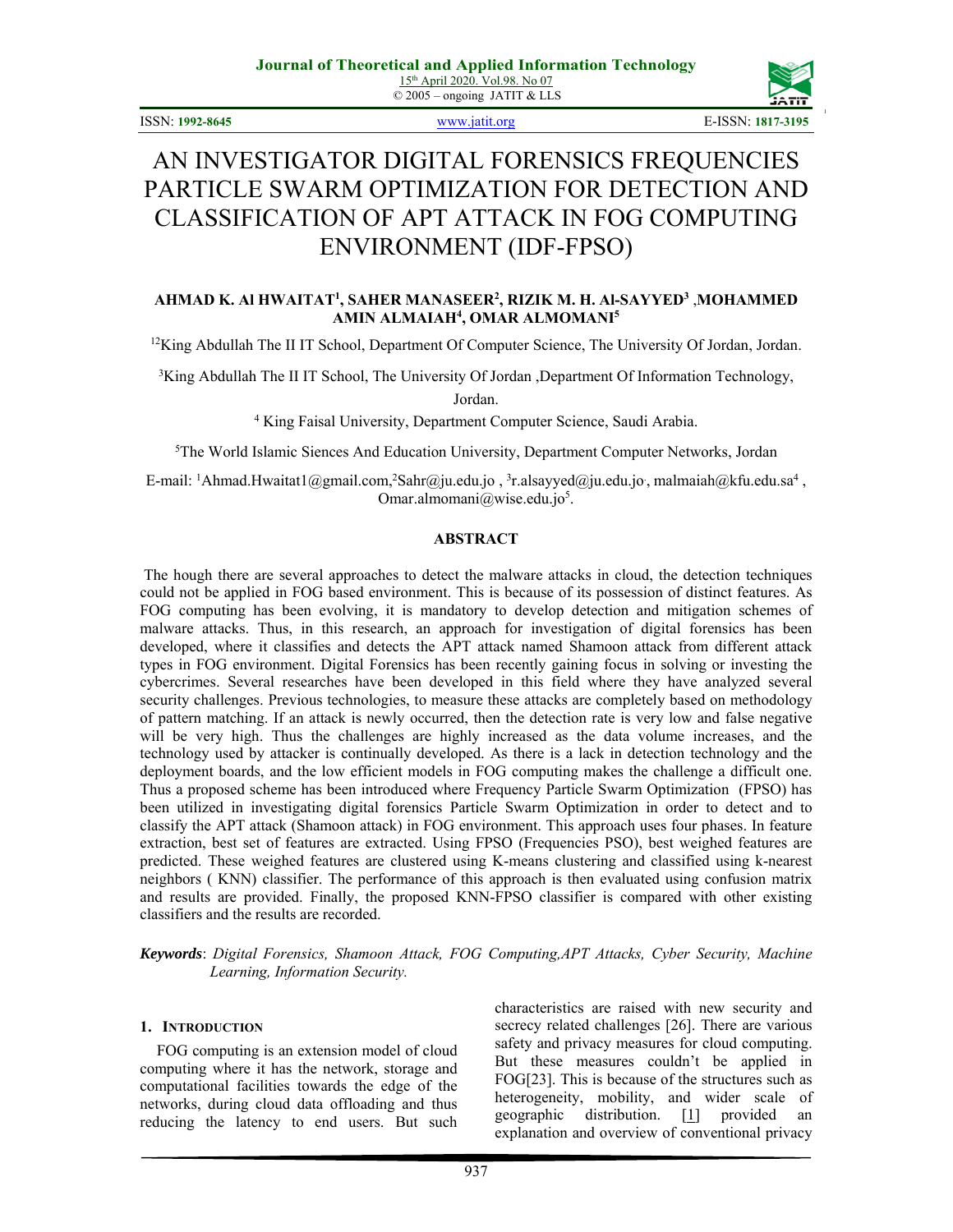and security concerns for FOG. It also highlighted the survey about new research, open challenges, and trends followed to mitigate the security issues in FOG [28].

Digital forensic is a sort of a category in forensic science which is about to investigate the material recognized in digital devices. It is often related as a computer crime. Its investigations has wider variety of applications. It mainly supports a hypothesis provided before the courts. The major goal is to safeguard the evidence in most primary form without compromising the investigation<br>structure of gathering, recognizing and structure of gathering, recognizing and authenticating the digital data, to re-construct the past events. [2] paper introduced major security approaches and challenges in digital forensics.

Shamoon [3] is a considered to be the most destructive wiper malware which harms/corrupts records on a computer that are compromised thereby overwrites the Master Boot Record (MBR) with an effort for rendering an unusable one. Wiper is the malwares class name which in turn wipes out hard drives. Generally, the data that are wiped out are not a recoverable one. So far, it is one of the most popular wiper. After Shamoon, in history, another version of this was the most mysterious wipers and this has been hidden for almost four years. This new version have come up with different features thereby attacking company Aramco in Kingdom of Saudi Arabia (KSA) [23]. This version targets for the huge demolition of the systems in a targeted groups of KSA. This latest version consists of several resemblances with Shamoon, however it is more advanced in performing different techniques and tools. All through the attack of Shamoon, the invaders acquire proprietor authorizations on behalf of victim's network.

In this paper, a proposed scheme (IDF- FPSO) has been introduced where Frequency related PSO has been utilized in investigating digital forensics Particle Swarm Optimization. This scheme will detect and classify the APT attack (Shamoon attack) in FOG environment. This approach uses four phases. In feature extraction, best set of features are extracted. Using FPSO (Frequencies PSO), best weighed features are predicted (features with weight  $> 0.6$ ). These weighed features are clustered using K-means clustering and classified using KNN classifier. The primary objectives of this algorithm are provided below,

 $\triangleright$  To effectively detect and to classify the APT attack especially Shamoon attack using investigator digital forensics

frequenciesparticle swarm optimization for dectection and classification of apt attack in fog computing enviroment (IDF-FPSO) algorithm

- $\triangleright$  To obtain best predicted features by analyzing the weights  $(>0.6)$  using FPSO optimizer.
- $\triangleright$  Performance and comparative analysis on the basis of confusion matrix

The organization of the remaining paper is as follows: Section 2 explains the related work and literature survey. Section 3 describes the proposed system design along with the details. Section 4 discusses the performance and experimental results. Section 5 presents the comparative analysis with various classifiers. Finally section 6 presents the conclusion of the study.

## **2. RELATED WORKS**

The term fog computing has been gaining incredible popularity due to mobile computing demand along with small delay. Although, it is a virtual based environment, it is also susceptible to cyber-attacks namely APT – Advanced Persistent Threat Attacks, Shamoon attacks, etc. Recently various approaches have been developed in securing computing networks against APT and Shamoon related attacks. Because of the progressive development of these two attacks, securing fog computing networks completely may not be possible. Because of this, extensive application of fog computing in services like business, etc. has been delayed. To safeguard against these attacks, the security methods were not only emphasized on improving the security methods from the providers of fog computing, but also consider another means of cyber risk management. This section discusses about the researches done in Fog computing, Digital forensics, APT attacks, Shamoon attacks.

## **2.1. Fog Computing**

A group of computers and servers associated in a network are generally clarified as a cloud computing. Recently, several organizations were begin to utilize IOT (Internet of Things)[29], as they needed huge quantity of information that are to be accessed. This is where the term fog computing / fog networking arises [4]. It has been created by Cisco network. It is a sort of distributed infrastructure where some of the application services are managed till end of the network by using edge devices and others in cloud. Usually, the fog network present in the mid layer among the hardware edge devices and cloud. It provides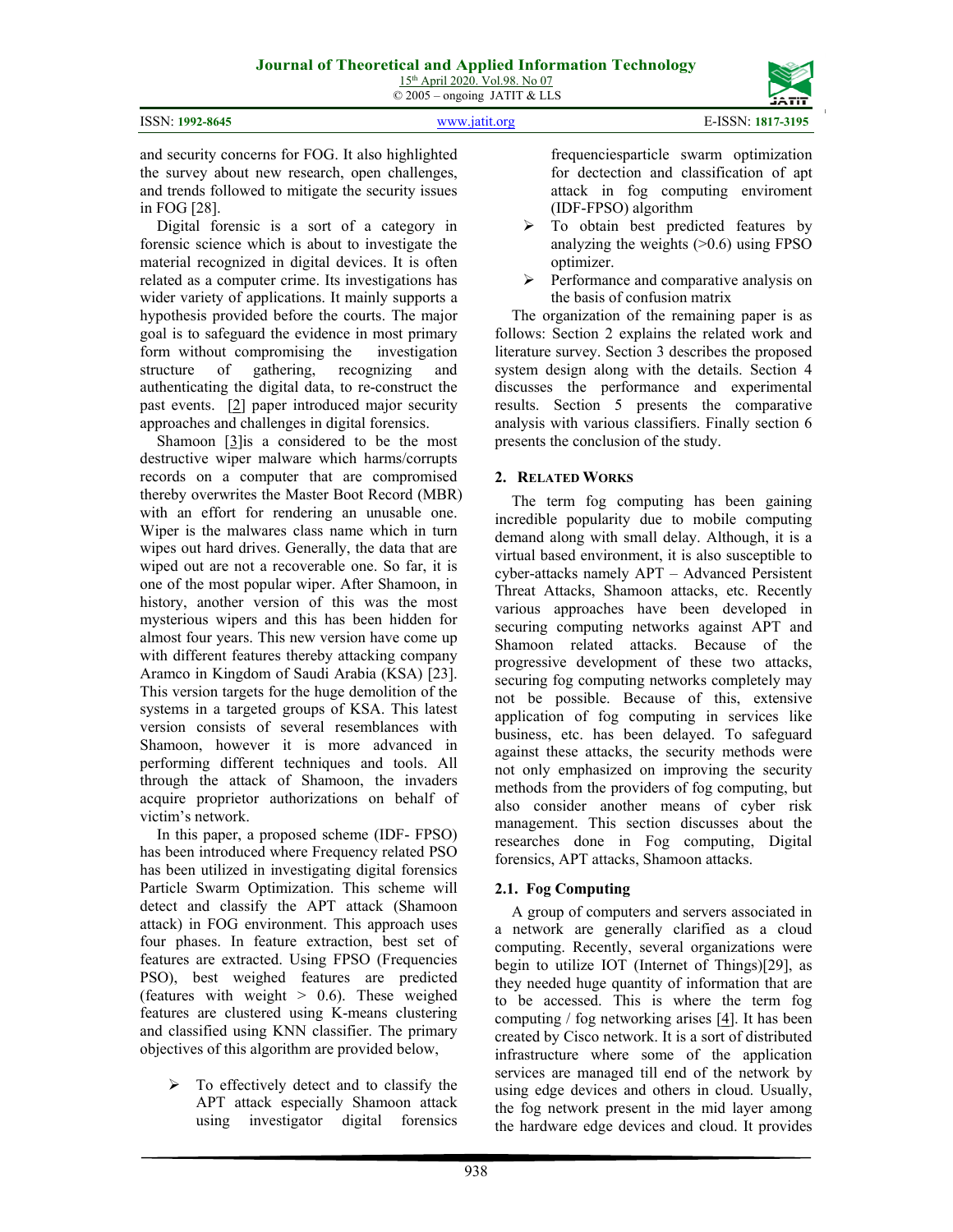ISSN: **1992-8645** www.jatit.org E-ISSN: **1817-3195**



enhanced analysis, storage and processing of data. The fog computing is mainly used to enhance efficient network and minimizes the data amount needed to get transported in analyzing cloud, data processing and storage[23]. [5] defined the extension of cloud computing providing services like data services, end user application, computational storage services. The quality of service was improved and it also eliminates the latency. Cisco stated that due to vast geographical distribution, fog computing could be suitable for big data and real time analytics.

 It may also be defined as platform that is cloud-like using same storage, data, and computation and application type services, however it is fundamentally different. Additionally, the fog networks have the potentiality to process large amount of local data, and are completely convenient which could be fitted on varied hardware. Due to this nature, it could be employed in applications based on location or time sensitive. For example, devices of IoT should do a quick process on huge amount of data. The extensive sort of functional applications deepens some security concerns like malware threats, etc.  $[6]$  surveyed several fog related applications to recognize security gaps. This survey also included similar methodologies like Cloudlets, Edge computing, etc. The major fog applications were inspired to desire end-user requirements. This paper also evaluated the security issues and other possible solutions, keeping in mind that to provide safety related information to developers who are accountable for designing, developing and maintenance of fog systems.

As safety and security are of utmost importance to provide guarantee in service quality, an IDS-Intrusion Detection system for fog computing using smart data approach had been proposed [24] [7]. This approach is based on Artificial Immune System (AIS). [25] [27] This IDS had been comprised of three layers which include cloud, edge layers, and fog. In first Cloud layer, major network traffic gets clustered and trained its indicators. In middle layer (Fog), smart data concept is utilized for analyzing intrusion alerts. In last (edge) layer, detectors were deployed in edge devices. Smart data is considered to be an auspicious method which enabled efficient and lightweight IDS in order to provide a detection path for silent attacks namely botnet attacks in IoT systems[29]. Usually edge devices of IoT are attached to fog devices. Such devices of Fog are

resided in close contiguity to the users and were in charge for intermediate operations and storage.

Some of the major challenge in consecutive applications of IoT are resource allocations and scheduling of tasks. [8] surveyed the recent trends, requirements, its architectures, and research directions. Thus the work helped the industry and research community for synthesizing and identifying fog computing's requirements. [9] focused on overcoming various security related issues that are occurred while outsourcing the data from fog client to node. This research work implemented a safety and access control cross area procedure among fog client and node for enhanced secured communication between respective client and node.  $[10]$  developed a dual encryption of data using emoji technique along with the combination of steganography and cryptography. The major purpose of this work is to process the closeness of data to the edged devices. Here, the data is encrypted first and then the encrypted data is covered using text like emoticons. [11] stated that Fog computing could be referred as an addition of cloud computing and provided edge of the network services. Cloud computing can able to retain up with current data processing but it is not sure whether it has the ability to retain the field IoT. Thus Fog networking provides an architectural solution to provide solution to the problems.

## **2.1 Digital Forensics**

Digital forensics can be considered as a portion of computer forensics. In cloud, several challenges prevents the method of cloud forensics such that none of the typical background could be designed. [12] paper surveyed some of the challenges and respective solutions. It also presented numerous contests in each cloud forensics step by all possible solutions in order to eliminate those challenges. Digital triage is considered to be the first step in forensic examination. This digital triage has a power in quickly identifying things that are most probably comprise data that were evidential. It seemed to be the solution to the case backlog problems. Several existing methods of digital triage have some of the drawbacks in the forensic context. [13] paper reviewed several available study mechanisms and some suggested solutions for digital triage and explained it in 4 stages namely triage tools, mobile device triage, post-mortem triage and live triage.

 As digital forensics is considered to be an approach in dealing cyber-crimes, it has a progressive important.  $[14]$  reviewed some of the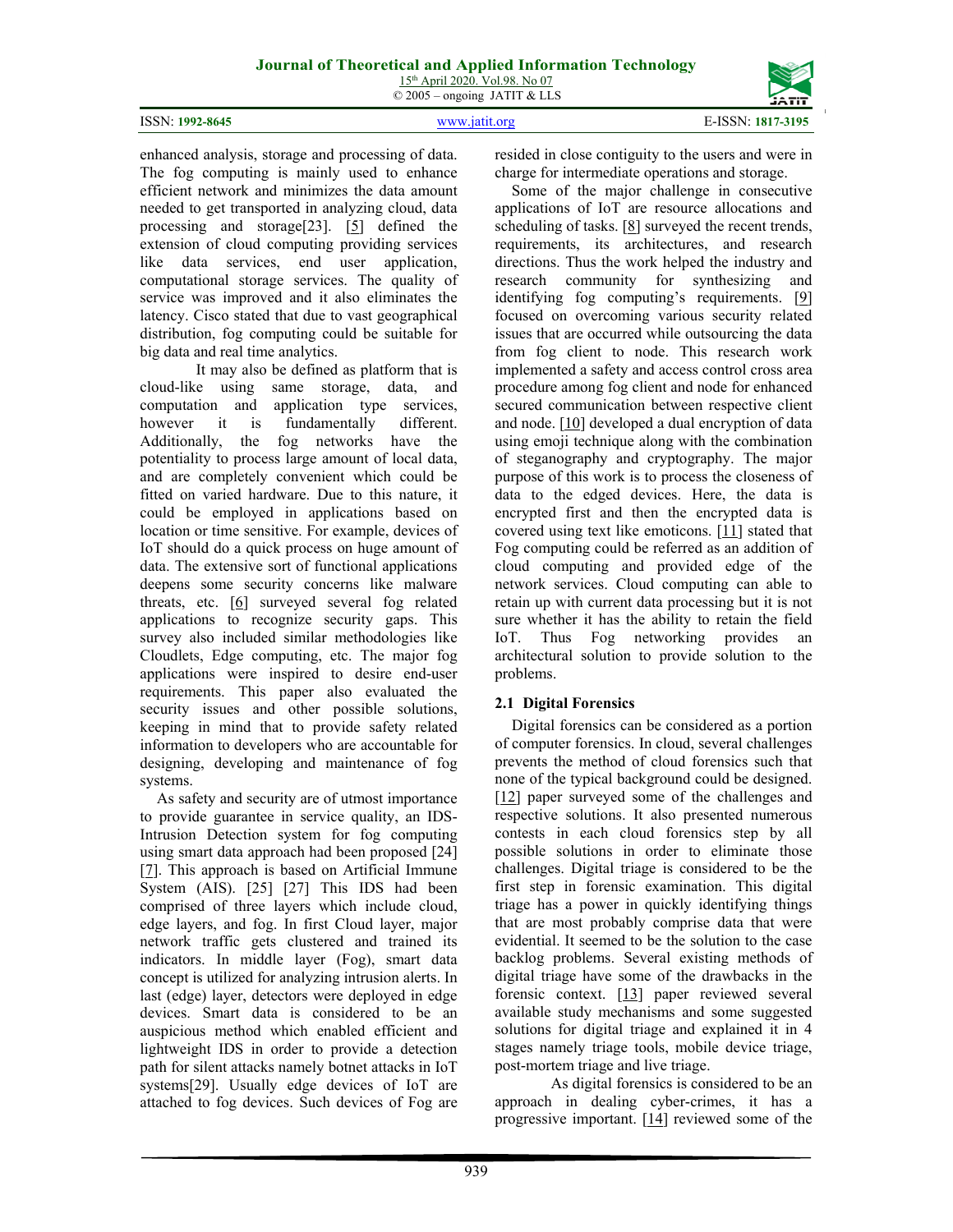## **Journal of Theoretical and Applied Information Technology**

15th April 2020. Vol.98. No 07 © 2005 – ongoing JATIT & LLS

| <b>ISSN: 1992-8645</b> |
|------------------------|
|                        |



existing forensic models and focused on few challenges in this domain. There were several tools that had been undertaken several questions regarding the future of this domain. In recent days, cybercrimes are happening in increased rate, and involves serious threats towards individual security, even in developed countries. [15] paper reviewed in detail about various cyber-crimes followed by respective digital forensics that are involved in those investigations. It also studied and compared various tools used for digital forensics along with its merits, demerits, challenges, and issues. This paper also recommended the purpose of training programs for the respond and judgment of authentication.

## **2.2 Advanced Persistent Threats Attacks (APT)**

It is considered that APT attacks are one of the major threats in IT, recently. It is a complex phenomenon, also a danger to several organizations. [16] showcased the problem of APT, associated threats, and selected methods and tools that mitigate the APT attacks. This paper also outlined efficient as well as multi-layered model for defense. APTs are considered to be cyber-attacks implemented by well-trained and sophisticated trainers who target particular type of information in high profile governments similar to long term campaign with different steps. [17] [23] presented the consequences of complete revision on APT, describing the unique features and model attack. This paper also enumerated few measures that help in eliminating APTs.

[18] stated that due to many recent discoveries of Advanced Persistent Threats (APTs), it is mandatory to know the purpose of its operations hence to effectively eliminate the attacks. It also analyzed certain characteristics of APTs and compared various life-cycle models with each other and examined the real world APTs such as Energetic Bear, Regin, APT1, Duqu 2.0 and fit of the model. This research had been done in order to examine the validity of the selected model and to utilize it based on practical attack example that explained specific techniques and tools used by APTs. By associating attack vectors using best practices and eliminate specific strategies with no single technology or technique which assures safety from APTS. [19] defined that APTs can be referred as 'security marketing buzzword', as it can be represented as nightmare of attacks. This research is developed based on set of contributions on individual works inscribed by

six master students in Information Security at GUC.

## **2.3 Shamoon Attacks**

The most famous cyber-attacks among all is Shamoon, which was against at least 2 organizations in Middle East energy sector. The malware is made in a way which overwrite and wiped the records along with (MBR) Master Boot Record of target hosts for the purpose of making them unusable. [20] [31] stated that some of the vicious targeted attacks namely Shamoon and Samas caused remarkable damages o target systems, leads to cause some disturbances in critical business operations. As these attacks accessed many hosts continuously, a fast response is needed to avoid certain severe damages. To get that response rapidly, the responders needed to locate all the hosts of victim after the 1<sup>st</sup> victim host alarmed for detection. Hence, it proposed a novel method known as SAST – Suspicious Activity Spike Train which is used for locating potential victims by examining the similarity amongst the activity patterns of the  $1<sup>st</sup>$  victim and other hosts. Thus it is considered to be the most robust method.

 The Middle East region is currently the targeted place of cyber-attacks that are carried out by unknown parties, especially energy industries. These attacks involved deploying sophisticated type malwares.  $[21]$  stated that a campaign were opened by Stuxnet malware 2010 and then progressed through Flame, Gauss, Duqu, and Shamoon malware. This paper provided a technical survey on malwares namely Flame, Stuxnet, Shamoon. It also described various main modules and their spreading capabilities. It also pointed out the recent trends that were pervaded by new type of malware into cyber-attacks.

## **2.4 Optimizer Algorithms**

Various optimization algorithms have been employed in providing solutions to cyber-attacks such as PSO, GA, FPSO, and so on [30]. As said earlier, several IT based systems are fragile to cyber-attacks. Several research works had been conducted to deploy a defensive strategy. A research work [22] proposed a defensive strategy to attackers and defenders who are attempting to attack the system. It represented the problem as competitive optimization problem which can be solved by using PSO – Particle Swarm Optimization. As PSO [23], got inspired by the nature of birds flocking, every particle term is denoted as individual swarms. The major aim is to discover the gbest solution by improvising the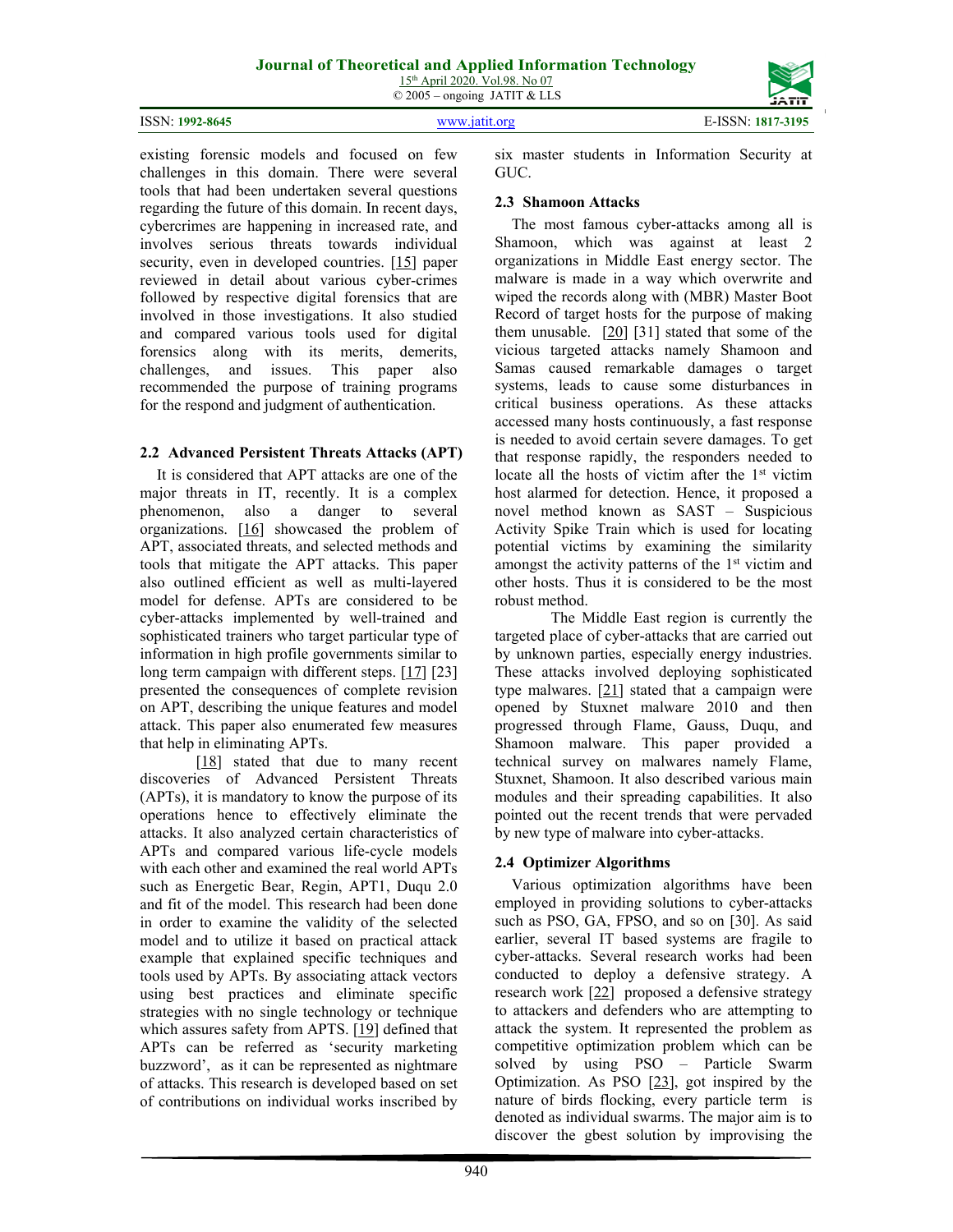| ISSN: 1992-8645 |  |
|-----------------|--|
|-----------------|--|

ISSN: **1992-8645** www.jatit.org E-ISSN: **1817-3195**

941

major aim of FPSO optimizer is to improvise the initial random solution which got converged to best search point. In proposed system of investigator digital forensics frequencies particle swarm optimization for dectection and classification of apt attack in fog computing enviroment (IDF-FPSO), it plays major role in predicting and selecting the best weighed features.

## **3.2 Shamoon Attack – An Industrial Espionage**

Shamoon, can also be referred as W32.Disttrack, is a malware used in attacks against minimum two energy sector organizations in the Middle East country  $[22]$ . It is not a usual malware, as its major goal is to deliver maximum possible destruction. It was designed in a way such that it will wipe or overwrite the files and making Master Boot Record of the system unusable. Figure 1 depicts the Shamoon malware components of its main file known as TrkSvr.exe. Its main components are dropper, wiper, and reporter.

*Dropper* – It plays major role in installing the malware and initiating the process. It follows the technique of network sharing to attain maximum spread. Once the target is determined, the malware tries to remotely access the file, copying it and executing it by using psexec.exe.



TrkSvr.exe

*Figure 1: Shamoon's Malware Components* 

Dropper

*Wiper –* It is responsible for destroying the files. Execution will be done only after obtaining hardcoded data. (E.g., Aug 15, 2012, Saudi Aramco attack).

*Reporter –* It is responsible for transferring infected information back to attacker. Information is sent in GET request. Though it is less sophisticated than other malwares like Stuxnet, Duqu, etc. But this malware has the potentiality of carrying out vast attack on a larger organization.

## **3.3 System Architecture**

The proposed system's architecture – IDF-FPSO is depicted as a block diagram in figure 2. Two datasets have been used for training sets for Shamoon attack set and for different types of

## **3. PROPOSED WORK (INVESTIGATOR DIGITAL FORENSICS FREQUENCIES PARTICLE SWARM OPTIMIZATION FOR DECTECTION AND CLASSIFICATION OF APT ATTACK IN FOG COMPUTING ENVIROMENT (IDF-FPSO)**

movement of every particle on accordance with gbest and pbest positions. Here every particle got converged to best solution which can be known as 'fitness'. These optimization algorithm will

solving the optimization problems like providing potential search space points in dynamic environment, it has the tendency to impact the convergence early on trying to solve complex problems. Thus an enhanced or modified PSO has been introduced named as FPSO (Frequency Particle Swarm Optimization) [24] . This FPSO does optimization via impersonating three characteristics of waves named as frequency, amplitude and wavelength. For each and every iterations, the optimizer will extract the fitness function with best weighed feature has been

Though PSO is a remarkable optimizer in

provide solutions to real world problems.

## **3.1 FPSO Optimizer**

selected and stored.

The enhanced version of PSO also referred as Frequency Particle Swarm Optimization (FPSO) algorithm [24], impersonates the wave characteristics by utilizing 3 parameters such as Amplitude, Frequency and wavelength. The movement of each and every particle is same as movement of the waves. These nature of movement are entirely depend upon the given frequency. Moreover, every particle has distinctive frequency, which means that, not every particle moves along the same direction with respective to every iteration. First of all, the random position of every particle has to be initiated followed by initiating the velocity based frequency. Based upon the frequency, the movement of the particle is decided whether to move up or down. For these every movement, the optimizer will derive the fitness function and deliver the best converged solution to the real world problem. This optimizer involves four types of processes namely 1) Initialization, 2) Evaluation, 3) Updation, 4) Selection. In first step, the particle positions along with frequency got initiated. In second step, fitness function is evaluated. In third step, for the provided number of iterations, pbest and gbest solution are updated. In final step, the best weighed particle is selected by eliminating the least or worst particle. The

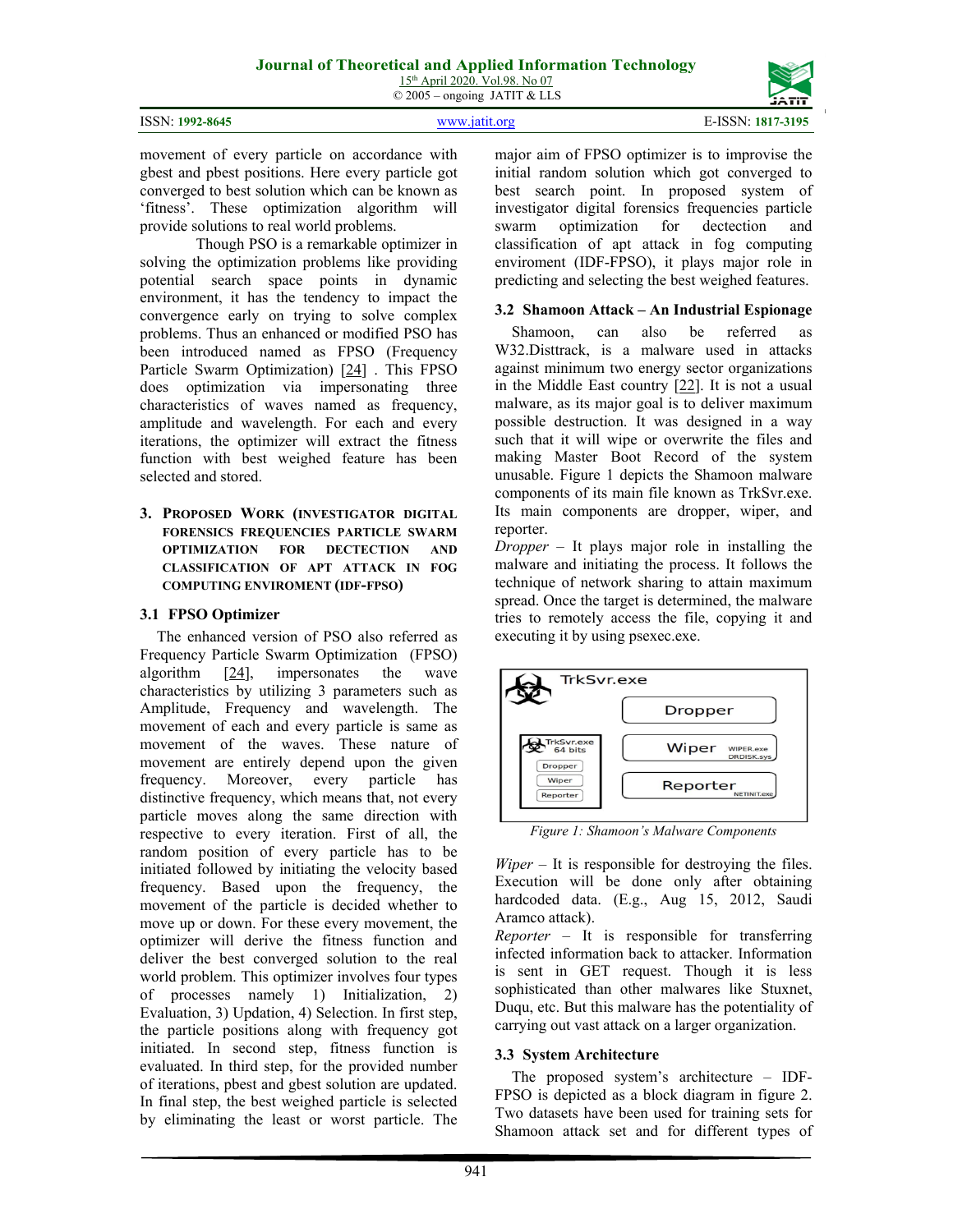## **Journal of Theoretical and Applied Information Technology**

15th April 2020. Vol.98. No 07 © 2005 – ongoing JATIT & LLS





attacks. Each dataset are represented with hash signatures. The primary goal of the proposed IDF-FPSO scheme is to correctly classify the Shamoon attack (a malware type under APT) from different attacks. In order to do so, certain modules has been employed. 1) Feature extraction, 2) Predicting best weighed feature set using FPSO Optimizer, 3) Classification using KNN classifier. These trained data are sent for feature extraction process, where each row possess 272 features. It will find frequency for single character and then find frequency for two characters. The extracted features including frequencies of single and two characters are sent to FPSO optimizer. In FPSO, the data is classified based on weight value. Thus the weight value is determined for each and every feature. If the determined weight  $> 0.6$ , then the weight is predicted. Meanwhile, the features are extracted for test data as well by applying PSO algorithm and weight is predicted accordingly. Then K- means clustering has been performed for

both testing and training data**.** For the APT attack type called Shamoon type dataset, the centroid (*C1*) possess two cluster classes  $(c_1a, c_2b)$ . For the different attack type dataset, the centroid  $(C_2)$ possess two cluster classes  $(C2_a, C2_b)$ . Finally, fitness function is evaluated to get the optimal weight. Using the separated classes, KNN classifier classifies the training and testing data and predicts the sample data point. The result is compared with other machine learning approaches and analyzed using various performance measures.

**3.4 Proposed System Modules (investigator digital forensics frequencies particle swarm optimization for dectection and classification of apt attack in fog computing enviroment (IDF-FPSO)** 



*Figure 2: IDF-FPSO – Block Diagram*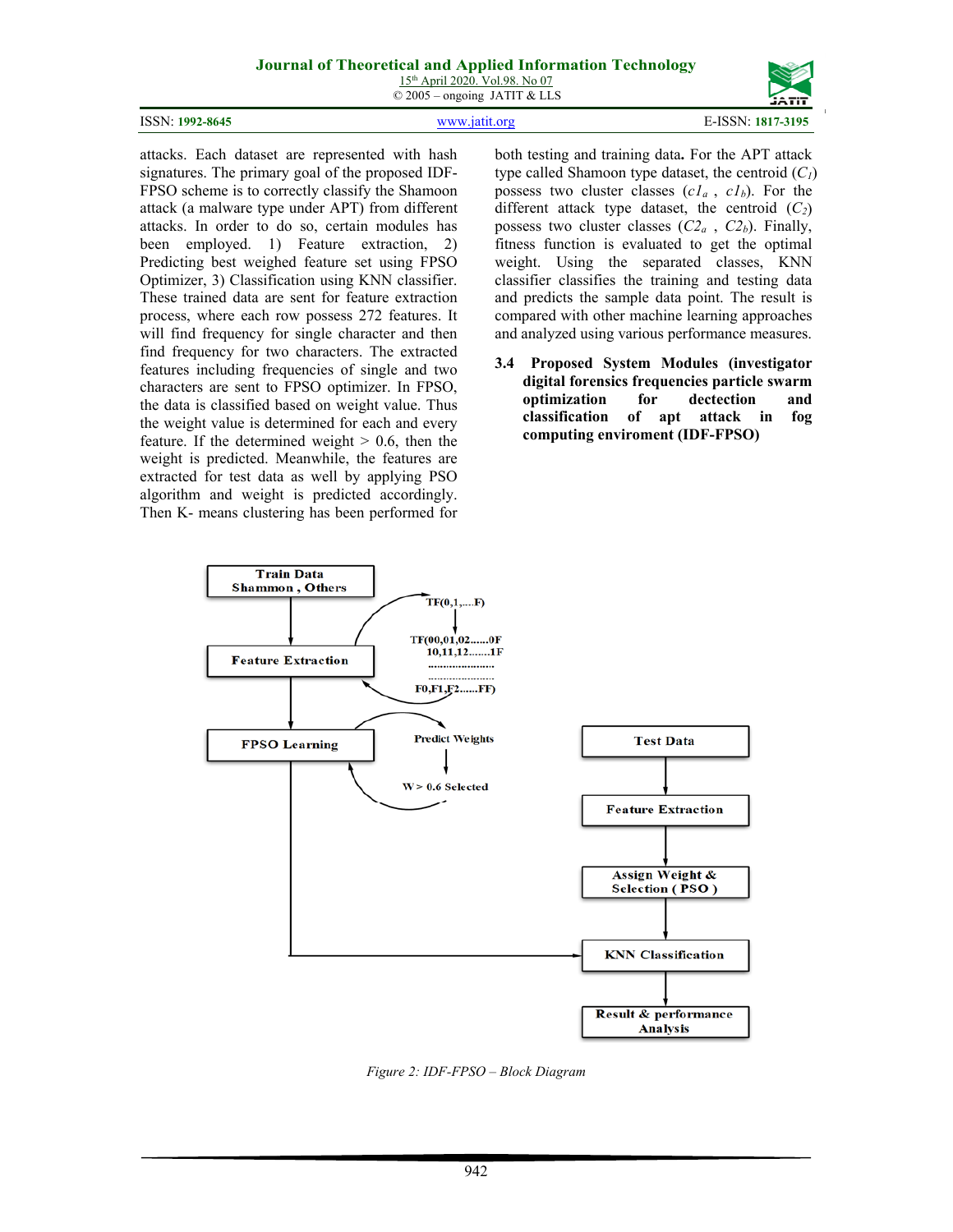## **3.4.1 Feature Extraction***:*

The training set includes two datasets such as,

1) Dataset used for classifying APT attack type called Shamoon attack and

2) Dataset used for classifying different attack types.

Both datasets are in hash MD5 format type. Each row of feature set comprises of 272 features. In feature extraction, the first set features of the training data are selected in order to determine frequency term value. For a single

character, the frequency value is calculated in the form of one digit.



*Figure 3: Search History of X1 and X2 Values.* 

## **3.4.2 FPSO Learning:**

FPSO is a Frequency – Particle Swarm Optimization learning. It is a modified PSO, where the optimization can be done through Frequency, wave and sound. Usually, it mimics the characteristics of waves using 3 types of parameters such as frequency, amplitude, and wavelength. It is an alternative learning algorithm where it is utilized for resolving global optimization problem in a potential way. In selection process of FPSO, the best feature is selected by eliminating the worst feature. In this paper, FPSO is utilized selecting best weighted features by neglecting other weighted features.

As the feature extracted dataset consists of two types of data (i.e., one form Shamoon attack and remaining from other attack types), it is classified based on weight and feature selection properties. Since the dataset is in hash MD5 format, the encoded variable are determined first as below,

 $0 \leq W$  ≤ 1

If the determined variables' weight value is greater than 0.6. (W  $>0.6$ ), then those features are selected for Shamoon attack type. Remaining weight values can be neglected. Thus the size of selected feature set is reduced automatically. The resultant feature set will be,

$$
X1 = W.X; \qquad (1)
$$

*Where X => features of training data W => Weight value X1=> New Features Value*   $0 \leq W \leq I$ <sup>*min</sup> (A/B)*</sup>

Thus the best weighted  $(>0.6)$  features are predicted using FPSO. Meanwhile, testing dataset, which also contains two types of dataset undergoes feature extraction process and forwarded to PSO optimizer. The initialization parameters of the PSO optimizer utilizes the number of particle (count as 30). Here the fitness function, also referred as objective function, is used as the performance index of the particular population. It is noted that the higher the fitness value, the better the performance. The major aim of this proposed work is to provide the proposer fault decision. Thus, the fitness function should be evaluated in this case which fixes the level, the fault detection error that are ought to be minimized.

The application of FPSO algorithm in proposed is represented graphically in figure 4. From that graph, it can be observed that best cost value (best solution) can be calculated over iterations.



*Figure 4: Determining the Best Weighed Variable*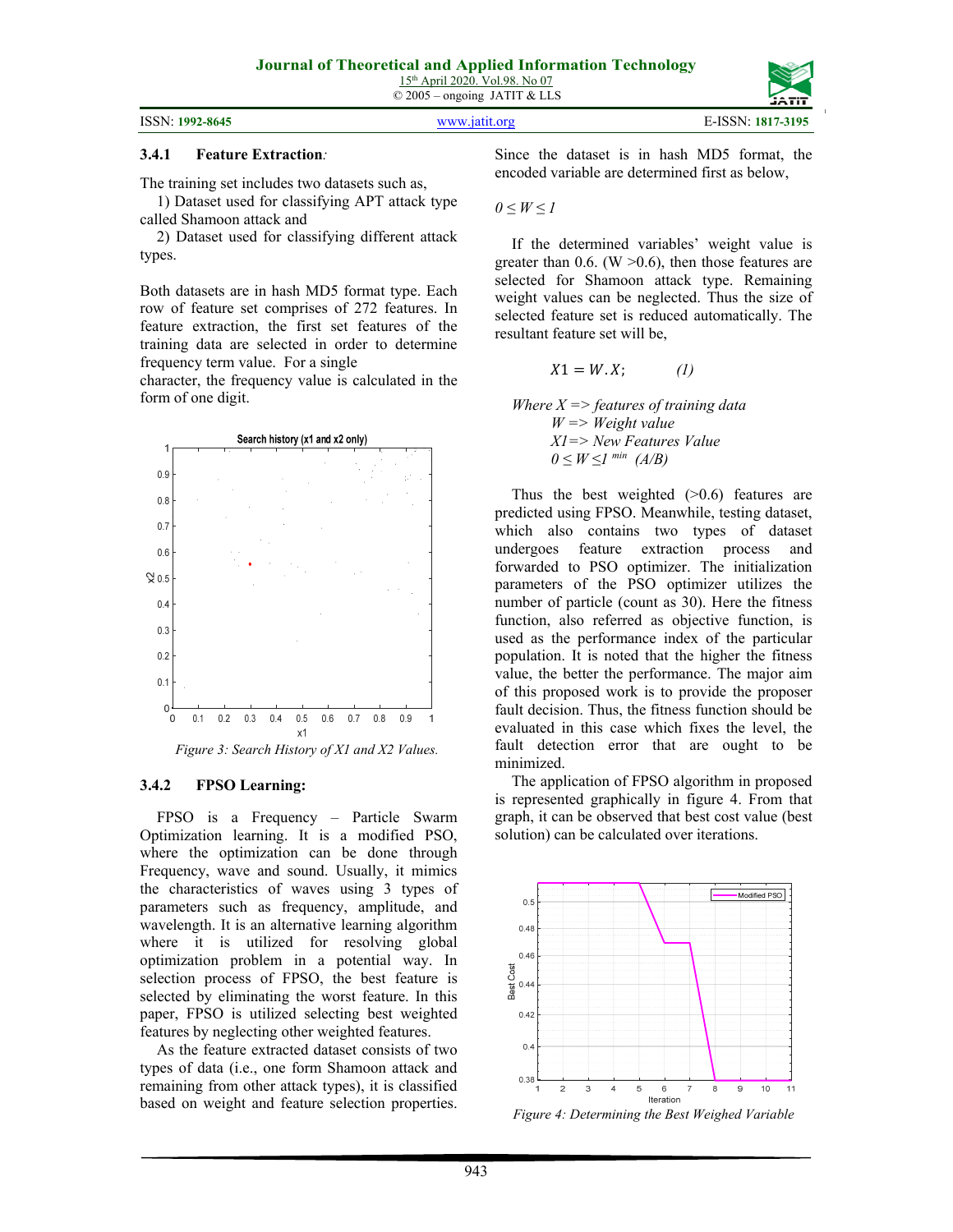© 2005 – ongoing JATIT & LLS



### **3.4.3 KNN Classification***:*

Before classification process, clustering process has been implemented. K-Means clustering has been used for clustering process, as it will divide the observations into k-clusters. As the amount of clusters are known, it can be used for data classification into clusters which possess equal or more than number of classes. Then the centroids created are classified into classes by using a classifier. Here KNN classifier has been utilized for classification of classes. In proposed, clusters are created for both Shamoon type features and other attack features. For each feature types, a centroid has been created along with two classes. On considering Shamoon feature set, the Shamoon Centroid  $(C_1)$  has two classes as  $(cl_a, cl_b)$ . Similarly, the centroid for other attack feature set  $(C_2)$  has two classes as  $(C_4, C_2)$ . The classifier results could be evaluated as below, *Minimum:* 

 $A = sum \left[ |C_1_a - C_1_b| \right] + sum \left[ |(C_2_a - C_2_b)| \right]$  (2)

*Maximum:*   $B = sum \left[ |C_1_a - C_2_a| \right] + sum \left[ |(C_1_b - C_2_b)| \right]$  (3)

## **3.4.4 Fitness Function:**

The major goal of fitness function is to assess the quality of the solution. The input of this function is denotes the class with selected features. Then the KNN classifier is built by using this selected features. Finally, the output will be classifier's classification accuracy. The fitness function of the proposed scheme has been represented as below,

$$
Fitness = \left(\frac{A}{B}\right) \tag{4}
$$



The average fitness value determination has been represented graphically in figure 5. Form that graph, it has been observed that the average fitness value could be calculated over the number of iterations provided. Then find the fitness value, the fitness function is calculated based on controller to switch latency and inter-controller latency. And the controller to switch latency value is calculated based on the worst case latency and average latency, inter-controller latency is calculated based on the worst latency and average latency. The pseudo code for entire proposed scheme modules are provided below.

*Pseudo Code:* 

*Input: Read Shamoon Data and other Data Signatures Output: Classify the Signatures* 

*i) Preprocess for i = 1 : NData freq (single char) = count1; freq (two char) = count2; end feature = [count1, count2] ii) FPSO Learning: Weight = rand (1, Feature size); Weight (weight*  $\leq 0.6$ *) = []; Evaluate Fitness min (B/A); Optimal weight (weight\*); iii) KNN Classify: Weight\* Train KNN Classifier; Model = KNN Train (Train Data, Train label); Predict = Classify (model, Test Data); iv) Result: Evaluate Performance: Accuracy, Sensitivity, Specificity, F-measure, G-mean* 

### **4. EXPERIMENTAL RESULTS**

This section presents the metrics used for evaluating the proposed scheme using confusion matrix. And also evaluated the performance of the proposed IFD-FPSO by using various measures.

## *Evaluation of Classifier using Confusion Matrix:*

The performance of the proposed scheme is based essentially on examining the confusion matrix that is obtained from classification of a testing subset, i.e. on a set of test data, the true values are known. The concept of this matrix is relatively simple to understand, but its terminologies could be confusing.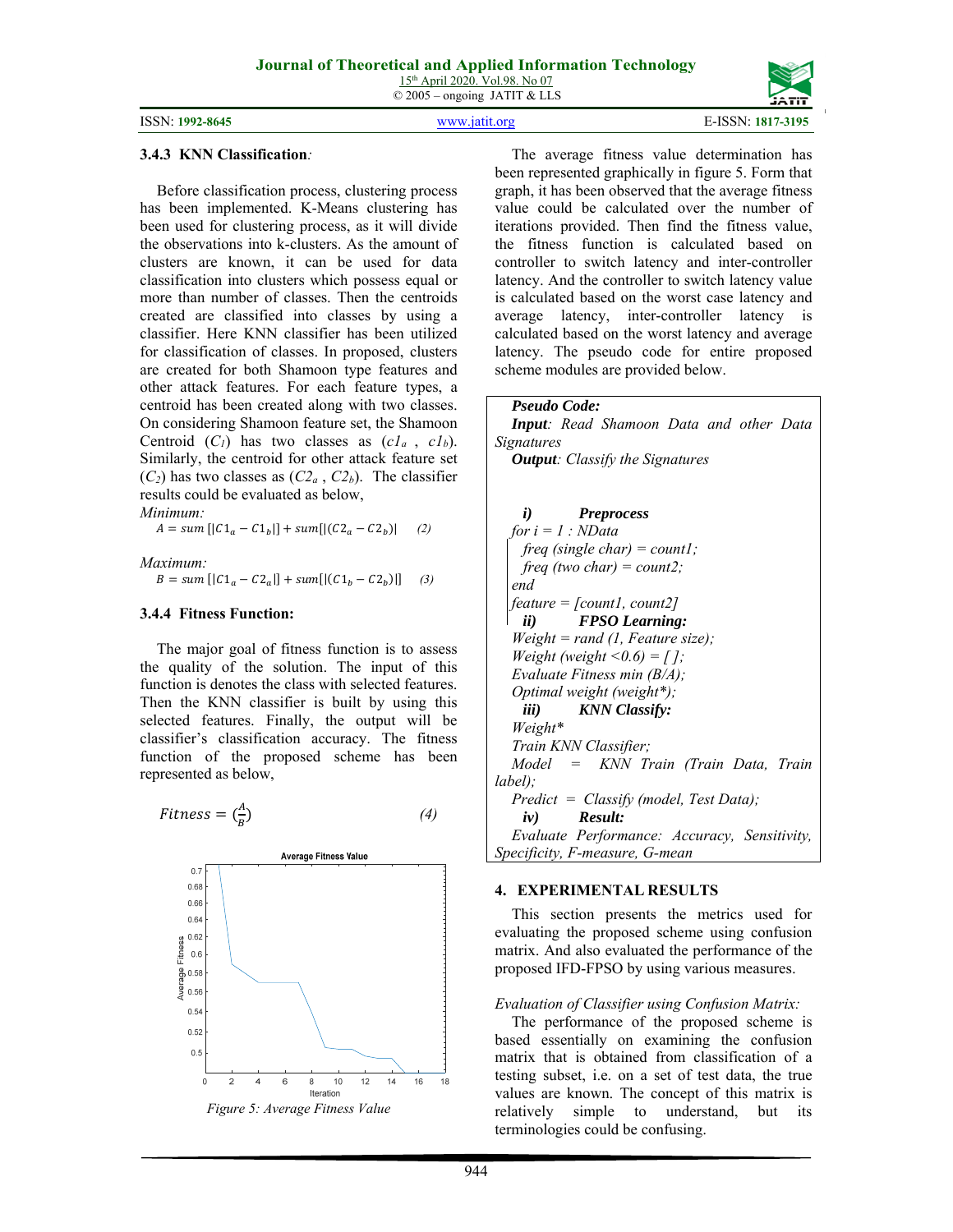

ISSN: **1992-8645** www.jatit.org E-ISSN: **1817-3195**



|                         |              | <b>Actual Values</b> |              |  |
|-------------------------|--------------|----------------------|--------------|--|
|                         |              | Positive (1)         | Negative (0) |  |
| <b>Predicted Values</b> | Positive (1) | TP                   | FP           |  |
|                         | Negative (0) | FN                   | TN           |  |

*Figure 6: The Confusion Matrix* 

This matrix is utilized for measuring recall, precision, specificity, accuracy and AUC-ROC curve. Consider an example **confusion matrix for a binary classifier**. The actual and predicted values are listed in table as below

| Actual   | Predicted |
|----------|-----------|
| $\theta$ | $\Omega$  |
| n        | 0         |
| 0        | 1         |
| 0        | $\Omega$  |
| $\theta$ | $\theta$  |
|          | $\Omega$  |
| 1        | $\theta$  |
|          |           |
|          |           |
|          |           |

| <b>A A A</b>                        | $\mathbf{D}$ and $\mathbf{D}$ |
|-------------------------------------|-------------------------------|
| Table1: Actual and Predicted values |                               |
|                                     |                               |

| $TP = 3$ | $(TP \rightarrow True Positive)$ |
|----------|----------------------------------|
| $TN=4$   | $(TN\rightarrow)$ True Negative) |

| $FP=1$ | $(FP \rightarrow False Positive)$ |  |
|--------|-----------------------------------|--|

 $FN=2$  (FN $\rightarrow$ False Negative)

The above confusion matrix for binary classifier could be represented as,

 $0 \rightarrow$  the Shamoon Attack Data

 $1 \rightarrow$  the Normal Data

## **Classification Accuracy**

It can be represented as: Accuracy =  $(TP + TN)/TP + TN + FP + FN$ 

|  |  | Table 2: Notion of Classification accuracy |  |
|--|--|--------------------------------------------|--|
|  |  |                                            |  |

|  | $\frac{0}{6}$<br>Accuracy |
|--|---------------------------|

There are few problems with accuracy. As it assumes equal prices for both errors. It can be said that the 99% of accuracy can be related to good, better, mediocre, terrible depends on the problem.

## **Recall**

It can be calculated by defining as the ratio of perfectly classified positive variables divided by total number of all positive variables. The variable with high recall denotes that it is classified correctly.

It can be represented as below,

$$
Recall = \frac{TP}{TP + FN} \quad (5)
$$

## *Precision*

Precision can be obtained by dividing the total perfectly classified positive instances by the total number of predicted positive instances. An instance with high precision denotes as positive. (Small number of FP) Precision can be represented as:

$$
Precision = \frac{TP}{TP + FP}
$$
 (6)

There might be two situations, as

1) High recall, low precision: Here, the positive instances are identified correctly along with lot of FP.

2) Low recall, high precision: Here, all the predicted values are positive instances. But at the same time, we missed lot of positive instances, while predicting. (High FN – Low FP).

## **F-measure:**

It uses Harmonic mean, as it ignores the risky values. Its resultant value will always be nearer to small value of recall or precision.

$$
F-Measure = \frac{2*Recall*Precision}{Recall+Precision}
$$
 (7)

The confusion matrix of proposed methodology has been represented graphically in figure 7. In that figure, X-axis denotes targeted class and Yaxis denotes output/predicted class. It has 4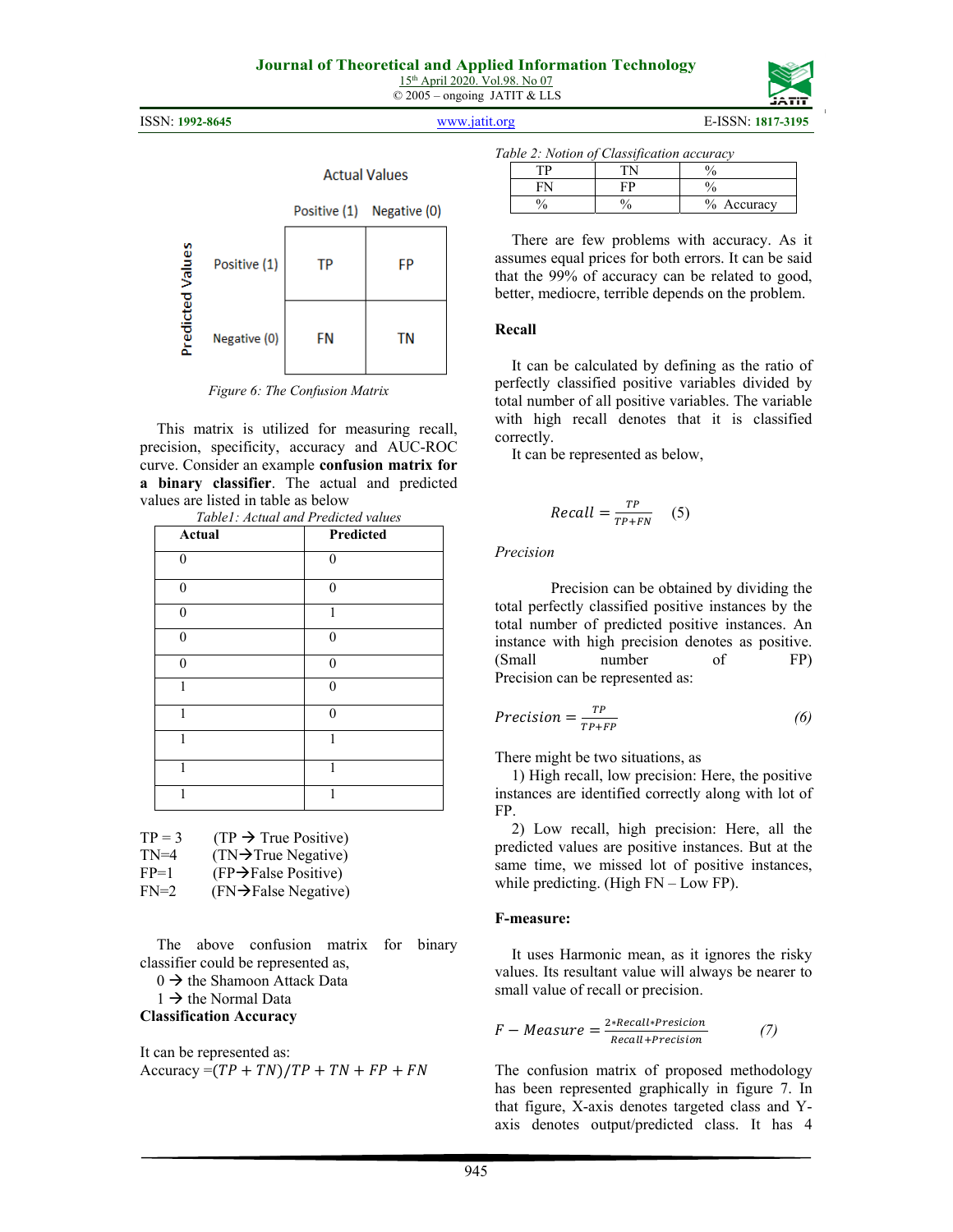| ISSN: 1992-8645 | www 1911 oro | E-ISSN: 1817-3195 |
|-----------------|--------------|-------------------|

choices 00,01,10,11. By using this matrix, accuracy, precision, recall, specificity can be calculated. From this figure, the diagonal 2 (green color) indicates correctly classified sample, whereas red color indicates misclassified samples.







*Figure 8: Shamoon Attack Capture Rate* 

The Shamoon attack identification has been graphically represented in figure 8. This graph contains both the attack data and normal data. In this graph, the Green with Red dot indicates correctly identified Shamoon attack and the Red dot indicates the misidentified Shamoon attack, and the Green dot indicates actual Shamoon attack. The major goal of the proposed scheme is to correctly classify the Shamoon attack from other malware attacks. As we can see that, out of all Shamoon attacks, only one or two got left behind (i.e. misidentified) whereas remaining got captured. From this graph, it is obvious that, most of the Shamoon attacks got captured accurately from all the other attacks.

## **5. COMPARATIVE ANALYSIS**

This section presents the comparative analysis of the proposed scheme with few Machine Learning (ML) algorithm approaches in a detailed manner. The ML approaches used for comparison are SVM classifier, Naïve Bayes Classifier, KNN classifier, Decision tree.

## **5.1 IDF–FPSO Approach Versus SVM Classifier**

## **SVM – Overview:**

SVMs are considered as supervised learning models which are utilized for analyzing and recognizing patterns, during classification and regression analysis. It uses the concept of hyper planes in order to define the decision boundaries that are separated between data points of different classes. It handles both linear and non-linear classification. The major idea is to map original data points to high dimensional or infinite dimensional. A training dataset is considered as  $\{x_i, y_i\}_{i=1}^N$ , with  $x_i \in R^d$  with input vectors and class labels  $y_i \in \{-1, +1\}$ . The SVM classifier can be formulated step by step,

$$
w^T \varphi(x_i) + b \ge +1 \text{ For } y_i = +1, \quad (8)
$$

 $w^T \varphi(x_i) + b \ge -1$  For  $y_i = -1$ , Thus the classifier can be written as below,

$$
f(x) = sign(w^T \varphi(x) + b)
$$
 (9)

SVM is a general algorithm based on assured risk bounds of statistical learning theory. It is an expected risk bound by the summation of Vapnik-Chervonenkis (VC) confidence. It can also be utilized for solving regression estimation, pattern recognition, and density estimation problems. It can also be applied in various applications like bioinformatics, database marketing, etc. The procedure followed in SVM are provided below, Step 1: Implement all the provided training samples to train initial SVM, resulted in  $l_1$  support vectors along with respective decision functions, ሼ

$$
SV_i^{l_n}, i = 1, 2, \dots, l_1\}
$$
 (10)

$$
d_1(\vec{x}).\tag{11}
$$

Step 2: Exclude certain support vectors from the training set, whose projections have largest curvatures, by

- Finding its projections
- Compute the generalized curvature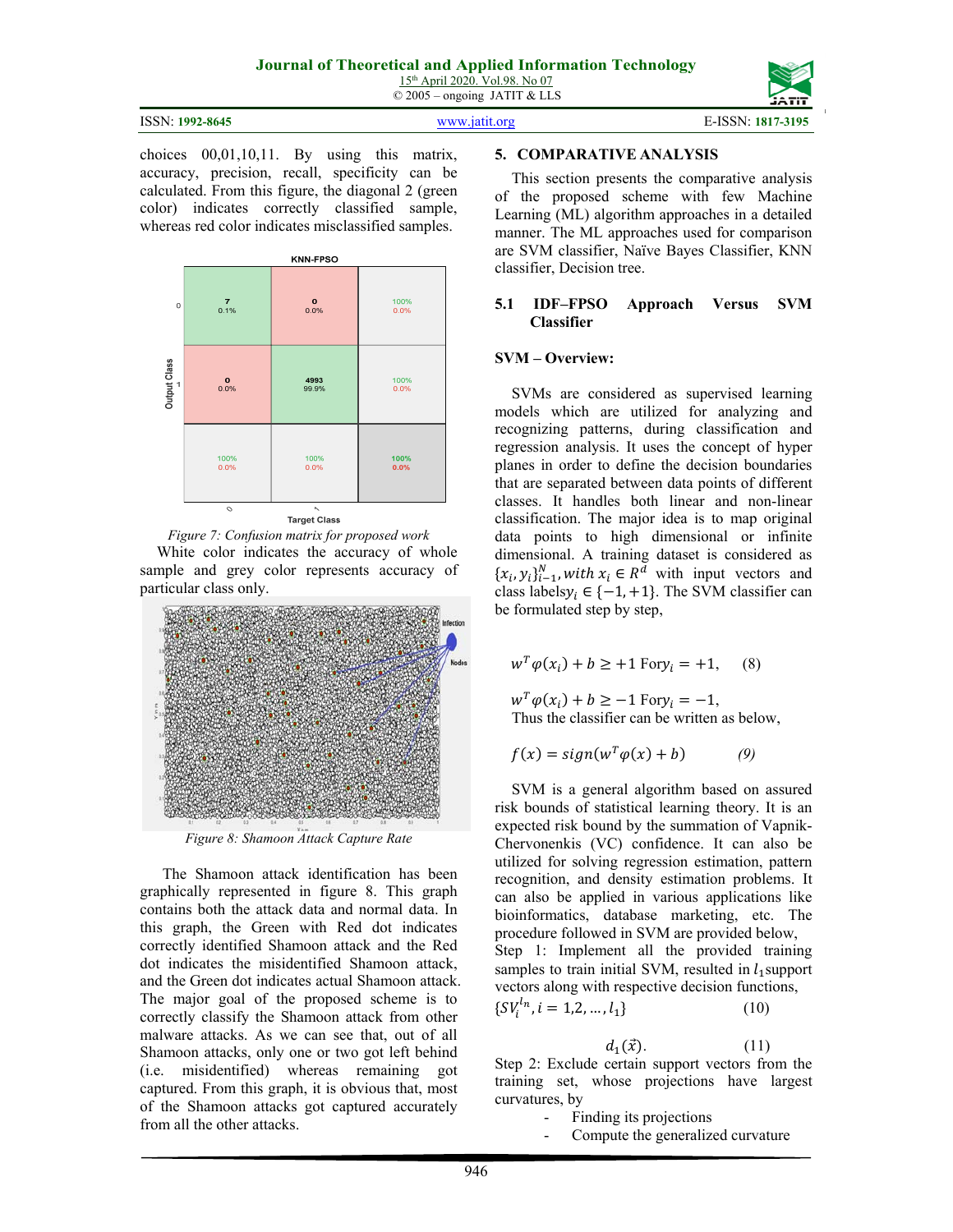Step 3: Retrain the remaining samples.

## **Result:**

A confusion matrix has been drawn for SVM classifier which is used for comparing it with proposed scheme. It is represented in figure 9, where X-axis denotes the targeted class and Yaxis – predicted class. By using this matrix, various performance measures like accuracy, specificity, recall, and precision has been computed.



*Figure 9: Confusion matrix – SVM classifier* 

Here the accuracy of SVM is 0.996 .However, the KNN-FPSO shows better values for specificity, precision, and G-Mean than existing SVM classifier.

## **5.2 IDF – FPSO Approach Versus Naïve-Bayes classifier:**

## **Naïve-Bayes – Overview:**

 This technique is based on Bayesian theorem and is suited when the input dimensionality is higher. These classifiers handle a random numbers of independent variables. Let us assume, for a given set of variables,  $X =$  ${x_1, x_2, ..., x_d}$  a posterior probability for the event  $C_i$  has been constructed for the set of outcomes C  $=\{c_1, c_2, ..., c_d\}$ . So by using Bayes' rule,

$$
p(C_j | x_1, x_2, ..., x_d) \propto
$$
  
 
$$
p(x_1, x_2, ..., x_d | C_j) p(C_j)
$$
 (12)

Where  $p(C_1|x_1, x_2, ..., x_d)$  is the posterior probability of class membership. As this classifier considers the conditional probabilities of the independent variables. Thus the likelihood of the product of terms would be,

$$
p(X|C_j) \propto \prod_{i=1}^{d} p(x_k|C_j)
$$
 (13)

Naïve Bayes will reduce the highdimensionality density estimation task into 1-D density estimation. Moreover, the theory does not affect the posterior probabilities specifically in the regions nearer to decision boundaries leaving the classification task unaffected.

## **Result:**

A confusion matrix has been drawn for Naïve Bayes classifier which is used for comparing it with proposed scheme. It is represented in figure 10, where X-axis denotes the targeted class and Yaxis – predicted class. By using this matrix, various performance measures like accuracy, specificity, recall, and precision has been computed.

Here the accuracy of Naïve Bayes is 0.248, It proves the KNN-FPSO classifier have better values for specificity, precision, and G-Mean than existing classifier.



*Figure 10: Confusion matrix – Naïve Bayes classifier.* 

## **5.3 IDF – FPSO Approach versus Decision Tree:**

## **Decision Tree – Overview:**

A decision tree can be defined as a decision support tool which utilizes a model or tree-like graph and their possible consequences, including costs and utility. It is more like a flowchart where each and every internal node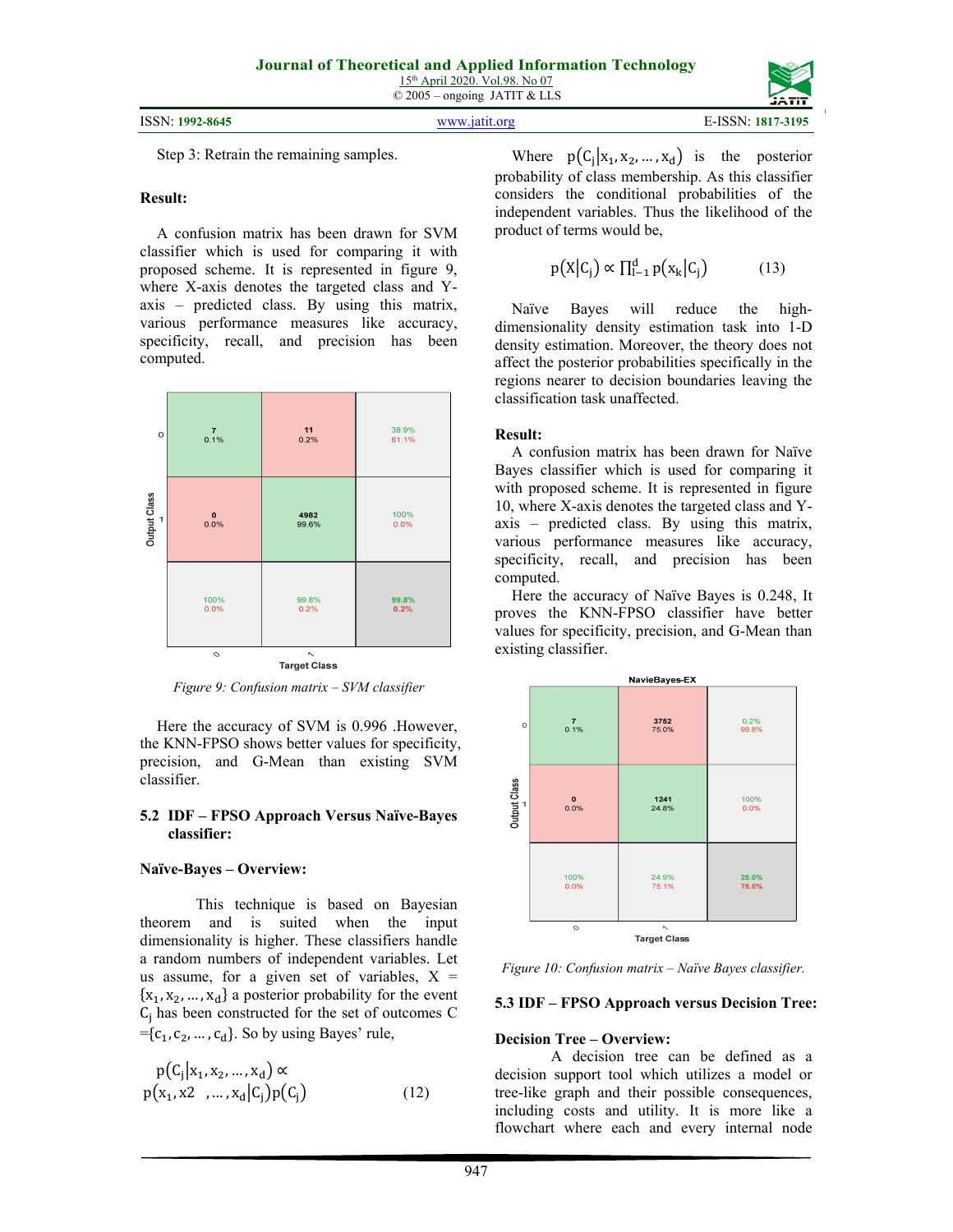| ISSN: 1992-8645 | WWW.18f1f.org | E-ISSN: 1817-3195 |
|-----------------|---------------|-------------------|

represents a test attribute, each branch denotes the outcome of the test, and each and every leaf node denotes a class label and the path from root to leaf represents the classification rules. These trees are closely associated with influence diagram and are utilized in analytical and visual decision, where the predicted values are computed. It has 3 types of nodes, namely 1) Decision nodes (Squares) 2) Chance nodes (Circles), 3) End nodes (triangles).

## **Decision tree model:**

## **Decision Tree Model:**

In decision tree setting, the algorithm can be viewed as a Boolean function of,

f:  $\{0,1\}^n \rightarrow \{0,1\}$ , where input is the series of questions and output will be the decisions.

## **Result:**

A confusion matrix has been drawn for Decision tree which is used for comparing it with proposed scheme. It is represented in figure 11, where X-axis denotes the targeted class and Yaxis – predicted class. By using this matrix, various performance measures like accuracy, specificity, recall, and precision has been computed.



*Figure 11: Decision Tree Based Confusion Matrix* 

Here the accuracy of Decision tree is 0.993, the proposed KNN-FPSO classifier shows better values for sensitivity, and specificity, and precision, Recall, F-Measure, and G-Mean than existing classifier.

## **5.4 IDF – FPSO Approach versus KNN classifier:**

KNN is considered to be the classification algorithm in ML. As it is parametric, it is widely reusable in real-life applications. The procedure of the KNN classifier is provided below, where m is the number of training samples and p is an unknown point.

1. The training samples are stored in array arr[].for  $i=0$  to m:

Compute the Euclidean distance d(arr[i],P).

- 2. Make sets S of K from the smallest distances. Each of these distances assiciated to an already classified data point.
- 3. Return the majority label among S.

## **Results**

A confusion matrix has been drawn for KNN which is used for comparing it with proposed scheme. It is represented in figure 12, where Xaxis denotes the targeted class and Y-axis – predicted class. By using this matrix, various performance measures like accuracy, specificity, recall, and precision has been computed.

Here the accuracy of KNN is 0.968, which is lesser than KNN-FPSO classifier. Also, the proposed classifier shows better values for sensitivity, specificity, and precision, Recall, F-Measure, and G-Mean than existing classifier.

Table 3 shows the comparison between KNN-FPSO classifier and other existing classifiers using various performance measures like, precision, sensitivity, specificity, recall, accuracy, F-measure, G-Mean.



*Figure 12. KNN Classifier Based Confusion Matrix* 

From that table, shows the comparison between KNN-FPSO classifier and other existing classifiers such as Existing KNN, Decision tree,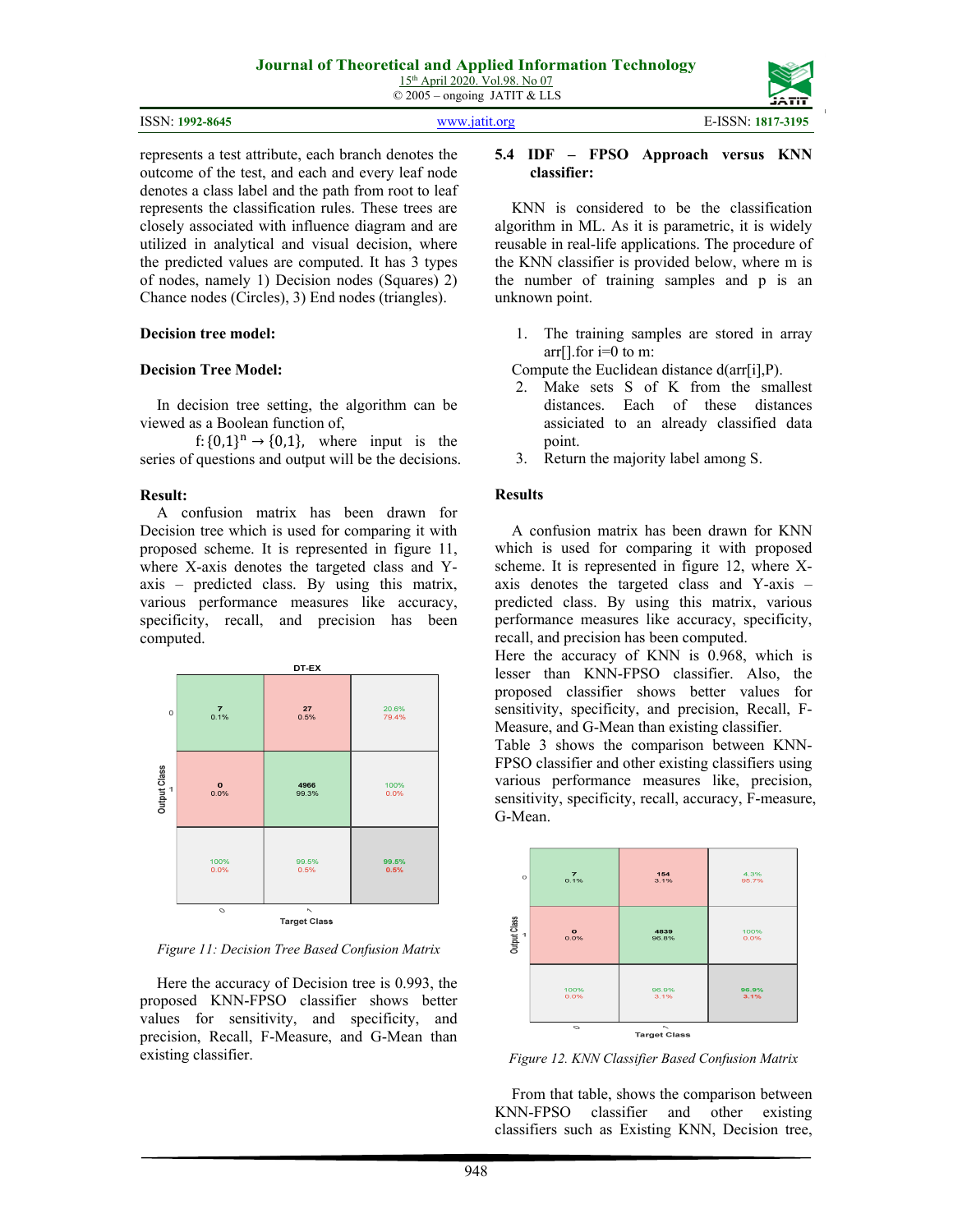|                 |               | --------          |
|-----------------|---------------|-------------------|
|                 |               |                   |
| ISSN: 1992-8645 | www jatit org | E-ISSN: 1817-3195 |

Naive bayes and SVM, by using various performance measures like, precision, sensitivity, specificity, recall, accuracy, F-measure, G-Mean. Moreover, the sensitivity, and specificity, recall, precision, and finally G-mean, F-measure values of proposed are remarkable higher when compared to other existing classifiers.

are remarkable higher when compared to other existing classifiers. It is represented graphically in figure 13.

The Table 3 has been represented graphically in figure 13. In that graph, the test cases like accuracy, sensitivity, specificity, Precision, Recall, and F-Measure has been placed in X-axis and values in Y-axis. This comparative graph compares proposed KNN classifier (red color) with conventional classifiers like exisiting KNN, decision trees, Naïve Bayes, and SVM. The

proposed KNN classifier shows remarkable accuracy (0.999998) attainment when compared

with existing KNN classifier (0. 9692). i.e. the proposed KNN classifier has 0.8% higher than exisiting KNN. Similarly for other metric like specificity, precision, recall and F-Measure, the proposed system shows remarkably significant value than other existing classifiers.

From figure 14, it has been noted that, the prediction time of proposed KNN is higher when compared to classifiers like DT, NB, and SVM. However on comparing proposed KNN-FPSO with existing KNN, the prediction time of proposed seems to be remarkable lower. This proves that KNN-FPSO is better than existing KNN classifier.

*Table 3: Comparison Average 5 Iterations Of Various Classifiers With KNN-FPSO Classifier Using Performance Measures*

| <b>Measures</b><br><b>Classifiers</b> | Accuracy | Sensitivity | Specificity | Precision | Recall  | F-Measure | G-Mean |
|---------------------------------------|----------|-------------|-------------|-----------|---------|-----------|--------|
| <b>FPSO-KNN</b>                       | 0.99998  | 0.99998     | 1.0000      | 1.0000    | 0.99998 | 0.99996   | 0.9997 |
| Existing<br><b>KNN</b>                | 0.9692   | 0.9692      | 1.0000      | 1.0000    | 0.9692  | 0.9843    | 0.9845 |
| Decision<br>Tree                      | 0.9946   | 0.9946      | 1.0000      | 1.0000    | 0.9946  | 0.9973    | 0.9973 |
| Naïve Bayes                           | 0.2496   | 0.2485      | 1.0000      | 1.0000    | 0.2485  | 0.3981    | 0.4985 |
| <b>SVM</b>                            | 0.9978   | 0.9978      | 1.0000      | 1.0000    | 0.9978  | 0.9989    | 0.9989 |



*Figure 13: Comparison Of Various Classifiers With KNN-FPSO Classifier Using Performance Measures.*



*Figur 14: Comparison Of Existing Classifiers With KNN-FPSO Classifier Based On Prediction Time* 

The main aim of these classifiers and optimizers is to have reduction in prediction and training time. The KNN-FPSO classifier is supposed to train with reduced feature subset and compared with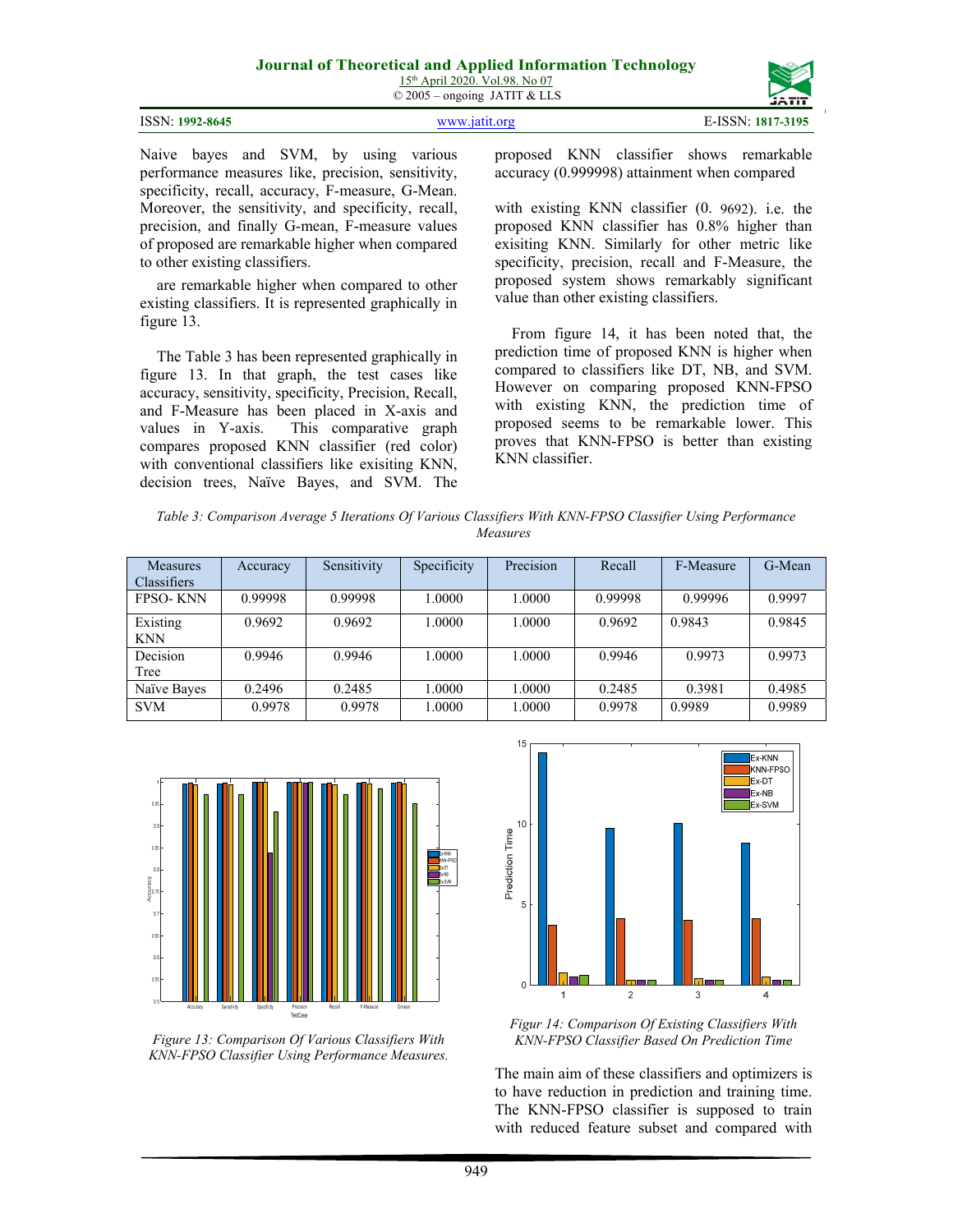| <b>ISSN: 1992-8645</b> |
|------------------------|
|------------------------|



ISSN: **1992-8645** www.jatit.org E-ISSN: **1817-3195**

other classifiers in order to evaluate the reduction in time for training. The training time of KNN-FPSO compared with other existing classifiers are represented graphically in Figure 15.

From figure 15, it has been noted that, the KNN-FPSO classifier has very low training time  $( $0.1$ ). It is even lesser than existing KNN. Thus,$ it is obvious that KNN-FPSO classifier resulted in low time consumption, when compared to other classifiers, which means proposed KNN-FPSO can be easily trained than existing KNN.



*Figure 15: Comparison Of Existing Classifiers With KNN-FPSO Classifier Based On Training Time* 

## **6. CONCLUSIONS**

TThe actual performance of proposed IDF-FPSO has been explained by using two various types of datasets namely 1) Dataset used for classifying APT attack type called Shamoon attack, 2) Dataset classification of different attack types. The Frequency based FPSO algorithm[24] has been utilized in this proposed scheme. As FPSO is renowned for solving the search space optimizations and providing finest solution, the proposed scheme utilized its feature for the betterment. In first module, the features from two data set has been extracted, in order to reduce the size of feature set. The best weighed features has been predicted as best solutions using FPSO (W > 0.6). The KNN classifier has been utilized in order to cluster the best classes and the best fitness function has been evaluated.

The performance of proposed IDF-FPSO has been evaluated using confusion matrix and through comparisons with various existing classifiers (SVM, KNN, Naïve Bayes, Decision trees). On evaluating its performance through confusion matrix, the values of accuracy, specificity, sensitivity, recall, precision, F-Measure, G-Mean has been obtained. KNN-FPSO classifier managed to come closer to that accuracy (0.99998).

Moreover, the performance of the KNN-FPSO classifier is further evaluated using specificity, sensitivity and precision, where it shown remarkable recognition than other conventional classifiers. Due to this remarkable performance by KNN-FPSO, the system has perfectly identified the Shamoon attacks from different attacks. Furthermore, the training time and prediction time of proposed with existing classifiers are compared and evaluated. From the result, it has been obvious that the prediction time is remarkable lower than existing KNN classifier and it can be easily trained, when compared to other classifiers.

The main objective was to preserve evidence without compromising investigation structure of collecting, identifying and validating digital data in order to reconstruct historical events.

To overcome problems, IDF-FPSO an investigator digital forensic algorithm was utilized to detect and categorize advanced persistent and Shamoon attacks in fog environment.

 As the fog computing had been progressed, then it is necessary to improve detection and mitigation of malware attack methods. An original performance of proposed investigator digital forensic had been elucidated by utilizing two types of datasets such as advanced persistent and Shamoon attack that could be extracted to optimize the set of feature size. An optimal weighted feature solution could be predicted by utilizing frequency particle swarm optimization. A k-nearest neighbor was used to group best classes and at last fitness function had been estimated.

After that, the performance of investigator digital forensic-frequency particle swarm optimization (IDF-FPSO) could be calculated by utilizing confusion matrix over several current classifiers such as support vector machine, knearest neighbor, naïve bayes and decision trees. The values for accuracy, specificity, sensitivity, recall, precision, F-measure and G-mean could be acquired and evaluated by performing confusion matrix method. This maximum recorded accuracy result could be attained by utilizing support vector machine. A k-nearest neighbor method had been utilized to achieve maximum accuracy.Due to the performance of proposed classifier, the malware system had been detected Shamoon attacks perfectly from different attacks. Additionally, the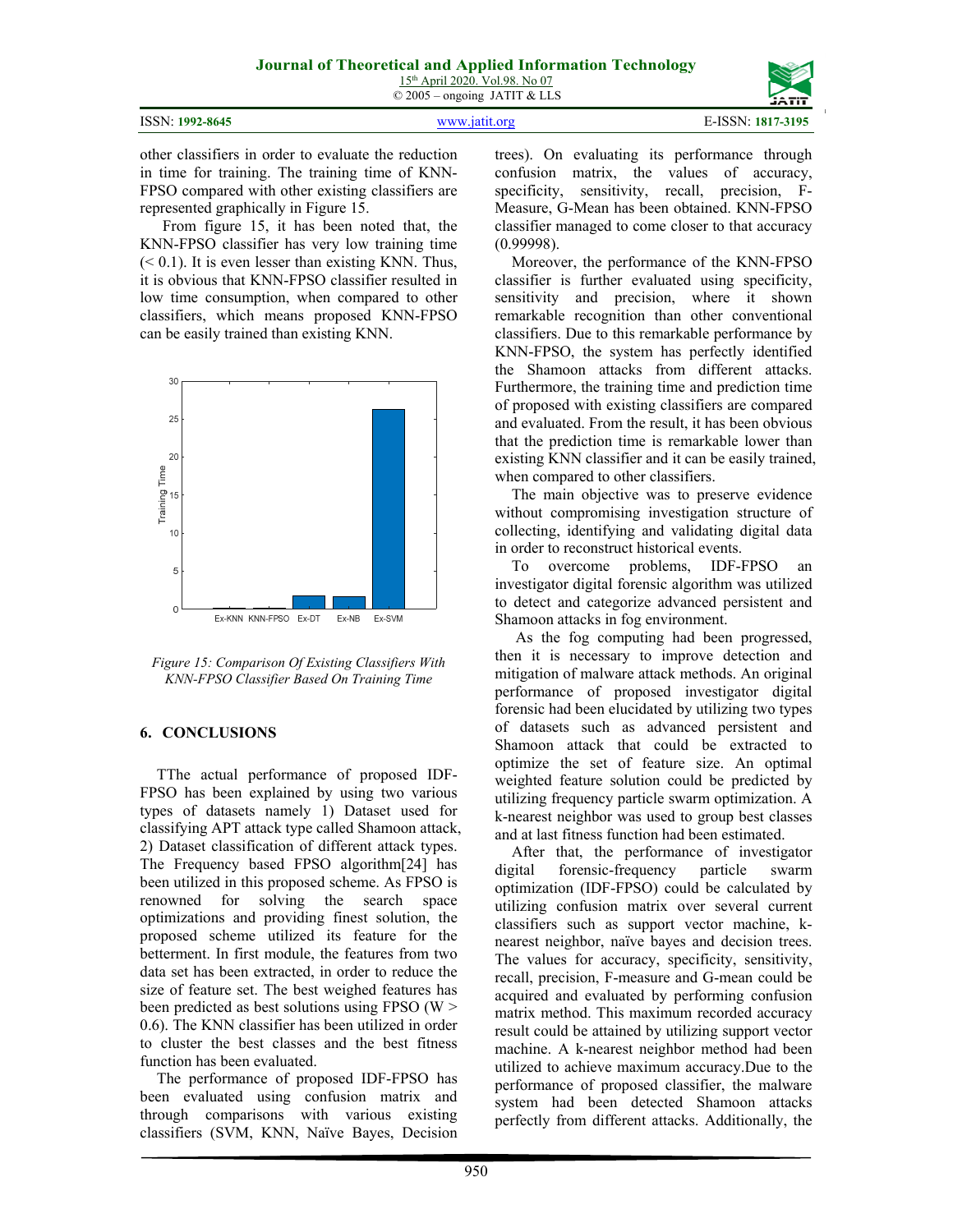## **Journal of Theoretical and Applied Information Technology**

15th April 2020. Vol.98. No 07 © 2005 – ongoing JATIT & LLS

| ISSN: 1992-8645 | WWW.1811L.0rg | E-ISSN: 1817-3195 |
|-----------------|---------------|-------------------|

training and prediction time of proposed with existing classifiers are compared and evaluated. From the result, it had been observed that prediction time would be less remarkable than existing k-nearest neighbor that could be trained effortlessly when equated with other classifiers.

## **REFERENCES:**

- [1] M. Mukherjee, R. Matam, L. Shu, L. Maglaras, M. A. Ferrag, N. Choudhury*, et al.*, "Security and privacy in fog computing: Challenges," *IEEE Access,* vol. 5, pp. 19293- 19304, 2017.
- [2] M. Conti, A. Dehghantanha, K. Franke, and S. Watson, "Internet of Things security and forensics: Challenges and opportunities," ed: Elsevier, 2018.
- [3] S. Alelyani and H. Kumar, "Overview of Cyberattack on Saudi Organizations," 2018.
- [4] P. Sangle, R. Deshmukh, R. Ghodake, A. Yadav, and J. Musale, "Data Security System in Cloud by Using Fog Computing and Data Mining," *International Journal,* vol. 7, 2017.
- [5] M. T. Dong and X. Zhou, "Fog computing: Comprehensive approach for security data theft attack using elliptic curve cryptography and decoy technology," *Open Access Library J,* vol. 3, p. 1, 2016.
- [6] S. Khan, S. Parkinson, and Y. Qin, "Fog computing security: a review of current applications and security solutions," *Journal of Cloud Computing,* vol. 6, p. 19, 2017.
- [7] F. Hosseinpour, P. Vahdani Amoli, J. Plosila, T. Hämäläinen, and H. Tenhunen, "An intrusion detection system for fog computing and IoT based logistic systems using a smart data approach," *International Journal of Digital Content Technology and its Applications,* vol. 10, 2016.
- [8] R. K. Naha, S. Garg, D. Georgakopoulos, P. P. Jayaraman, L. Gao, Y. Xiang*, et al.*, "Fog Computing: Survey of trends, architectures, requirements, and research directions," *IEEE access,* vol. 6, pp. 47980-48009, 2018.
- [9] S. Zahra, M. Alam, Q. Javaid, A. Wahid, N. Javaid, S. U. R. Malik*, et al.*, "Fog computing over iot: A secure deployment and formal verification," *IEEE Access,* vol. 5, pp. 27132-27144, 2017.
- [10] S. S. Harish Kumar, Pratvina Talele, "Secure Fog Computing System using Emoticon Technique," *ijritcc,* p. pp. 808, 2017.
- [11] S. Chen, T. Zhang, and W. Shi, "Fog computing," *IEEE Internet Computing,* vol. 21, pp. 4-6, 2017.
- [12] R. Rani and P. Lourdu Sravani, "Challenges of Digital Forensics in Cloud Computing Environment," *Indian Journal of Science and Technology,* vol. 9, 05/25 2016.
- [13] V. Jusas, D. Birvinskas, and E. Gahramanov, "Methods and tools of digital triage in forensic context: survey and future directions," *Symmetry,* vol. 9, p. 49, 2017.
- [14] A. Joseph and K. Singh, "A SURVEY ON LATEST TRENDS AND CHALLENGES IN CYBER FORENSICS International Journal of Advances in Electronics and Computer Science, ISSN: 2393 - 2835," *International Journal of Advances in Electronics and Computer Science, ISSN: 2393 - 2835,* vol. http://ijaecs.iraj.in/volume.php?volume\_id=2 95#, 09/01 2016.
- [15] N. Rana, G. Sansanwal, K. Khatter, and S. Singh, "Taxonomy of Digital Forensics: Investigation Tools and Challenges," *arXiv preprint arXiv:1709.06529,* 2017.
- [16] A. Rot and B. Olszewski, "Advanced Persistent Threats Attacks in Cyberspace. Threats, Vulnerabilities, Methods of Protection," in *FedCSIS Position Papers*, 2017, pp. 113-117.
- [17] P. Chen, L. Desmet, and C. Huygens, "A study on advanced persistent threats," in *IFIP International Conference on Communications and Multimedia Security*, 2014, pp. 63-72.
- [18] L. Herløw and S. J. Hansen, "Detection and Prevention of Advanced Persistent Threats."
- [19] M. Ask, P. Bondarenko, J. E. Rekdal, A. Nordbø, P. Bloemerus, and D. Piatkivskyi, "Advanced persistent threat (APT) beyond the hype," *Project Report in IMT4582 Network Security at GjoviN University College,* 2013.
- [20] N. Kawaguchi, H. Tomimura, T. Komiyama, K. Kubota, and M. Tsuichihara, "Locating victims of destructive targeted attacks based on Suspicious Activity Spike Train," in *2017 IEEE Symposium on Computers and Communications (ISCC)*, 2017, pp. 871-878.
- [21] S. Zhioua, "The middle east under malware attack dissecting cyber weapons," in *2013 IEEE 33rd International Conference on Distributed Computing Systems Workshops*, 2013, pp. 11-16.
- [22] D. Tarakanov, "Shamoon the Wiper in details," *Kaspersky Labs,* 2012.
- [23] A. Al Hwaitat, S. Manaseer, &R. Al-Sayyed,. (2019). A Survey of Digital Forensic